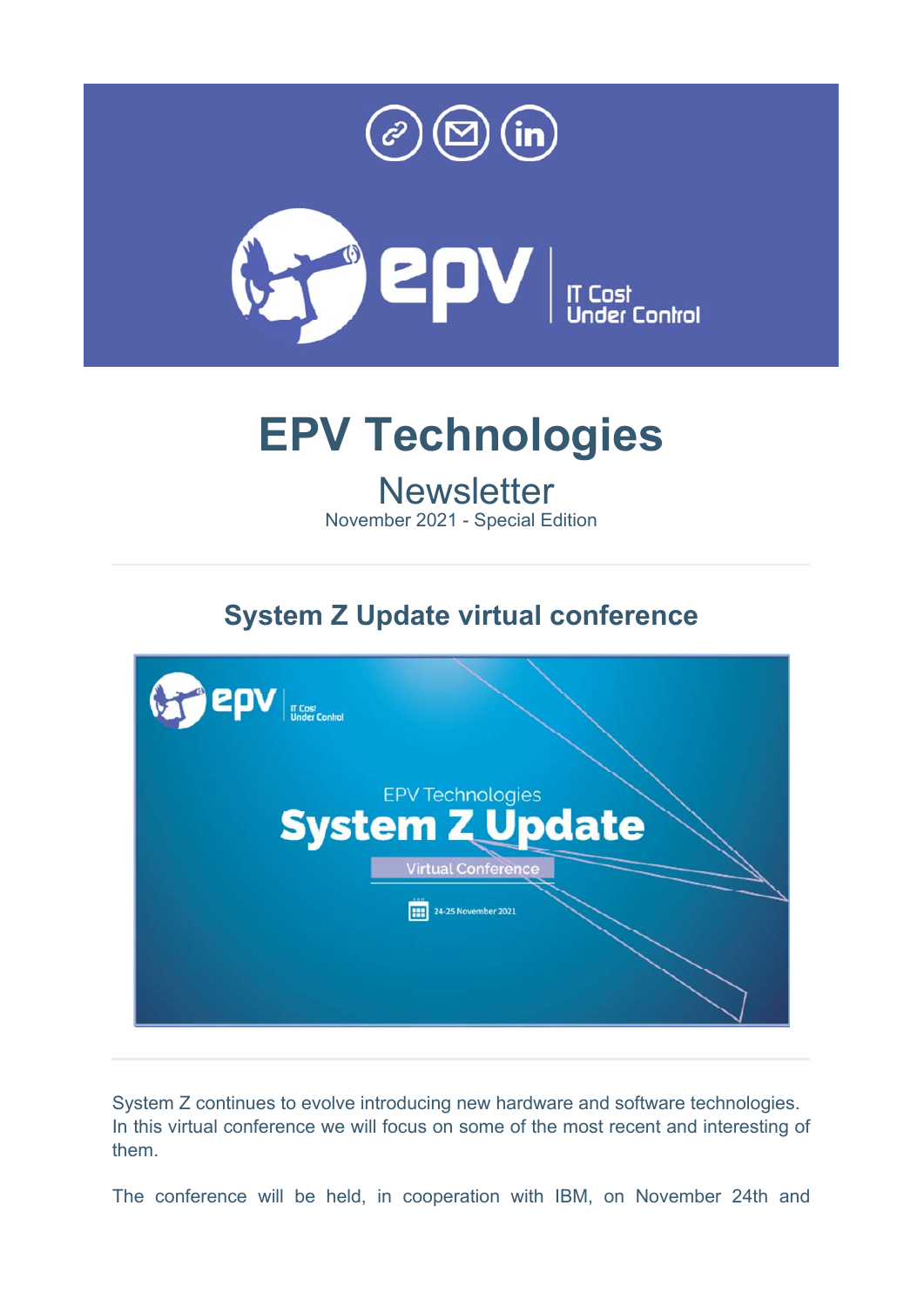repeated on November 25th.

We are proud to announce that the 'What's new in z/OS 2.5' session will be presented by Gary Puchkoff, current z/OS product manager.

In the recent years Gary has been creator of WebSphere Application Server on z/OS, inventor of z Application Assist Processor (fore runner of zIIP specialty engines), architect of z/OS Management Facility (zOSMF a browser UI for z/OS), and creator of z/OS Container Extensions (running Linux workloads directly in z/OS).

### **Agenda**

| Agenda                      |                                               |                                          |                         |
|-----------------------------|-----------------------------------------------|------------------------------------------|-------------------------|
| 24th and 25th November 2021 |                                               |                                          |                         |
| $08:55 - 09:00$             | <b>Welcome and introduction</b>               | <b>Danilo Gipponi</b>                    | <b>EPV Technologies</b> |
| $09:00 - 10:00$             | What's New in z/OS 2.5: GA Edition            | <b>Gary Puchkoff</b>                     | <b>IBM</b>              |
| $10:30 - 11:00$             | Measuring the Integrated Accelerator for zEDC | Fabio Massimo Ottaviani EPV Technologies |                         |
| $11:15 - 11:30$             | Coffee break                                  |                                          |                         |
| $11:30 - 12:00$             | <b>IBM Z - GA2 latest news</b>                | <b>Francesco Bertagnolli</b>             | <b>IBM</b>              |
| $12:30 - 13:00$             | <b>Measuring zCX applications</b>             | <b>Matteo Bottazzi</b>                   | <b>EPV Technologies</b> |
| 13:15                       | <b>End of conference</b>                      |                                          |                         |

#### **What's New in z/OS 2.5: GA Edition**

This presentation will cover the recently delivered z/OS 2.5 release, focusing the latest improvements to IBM's flagship mainframe operating system. This is an overview and will touch on many aspects of z/OS from application development to security.

#### **Measuring the Integrated Accelerator for zEDC**

With the z15 machine, IBM eliminated the need of the zEDC Express cards by introducing the Integrated Accelerator for zEDC.

In this presentation, after a short introduction to the accelerator, we will discuss the characteristics of the synchronous and asynchronous compression requests.

Finally, we will also discuss which SMF metrics are available to measure the accelerator showing some real-life examples.

#### **IBM Z - GA2 latest news**

This presentation will focus on a System Recovery Boost (SRB) experience and an overview on SRB Stage 2. With it, we are extending these same boost technologies to provide short-term "recovery process boost" acceleration for other specific sysplex recovery events in z/OS.

#### **Measuring zCX applications**

IBM zCX enables clients to deploy Linux applications as Docker containers in z/OS. A zCX instance runs in a standard z/OS address space (STC) that includes the zCX virtualization layer, a Linux kernel, the Docker engine, and the application containers. In this presentation we will focus on what you can and should do to measure applications running in zCX both from outside and from inside.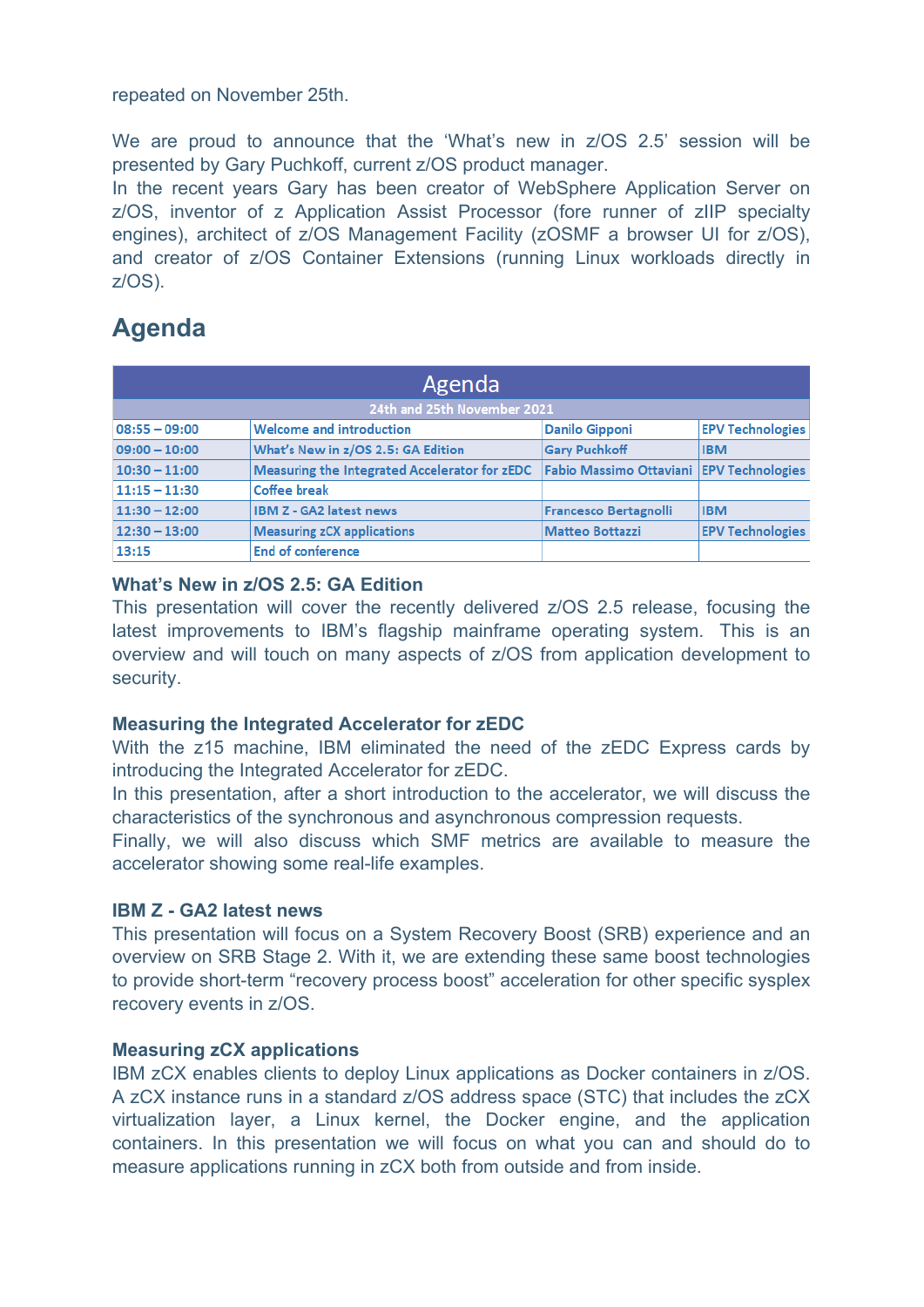### **Subscription**

The conference is free of charge and reserved to EPV customers, partners and invited guests.

If you are not a customer yet but you are interested in participating, please answer to this e-mail asking for an invitation.

The subscription form is available at: www.epvtech.com

#### *Copyright © 2021 EPV Technologies, All rights reserved.*

If you've received this mail by mistake, or you don't want to receive any more such messages, please send an e-mail to epv.info@epvtech.com with subject "REMOVE". You'll be promptly removed from the list. If you want to subscribe to this list you can do that simply by sending an e-mail to epv.info@epvtech.com with a subject "SUBSCRIBE".

If you've received this mail by mistake, or you don't want to receive any more such messages, please send an e-mail to epv.info@epvtech.com with subject "REMOVE". You'll be promptly removed from the list. If you want to subscribe to this list you can do that simply by sending an e-mail to epv.info@epvtech.com with a subject "SUBSCRIBE".

**Our mailing address is:**

EPV Technologies Viale Angelico, 54 Roma, RM 00195 **Italy** 

Add us to your address book

Our mailing address is: EPV Technologies Viale Angelico, 54 Roma, RM 00195 Italy

Images designed by : Freepik, Flaticon